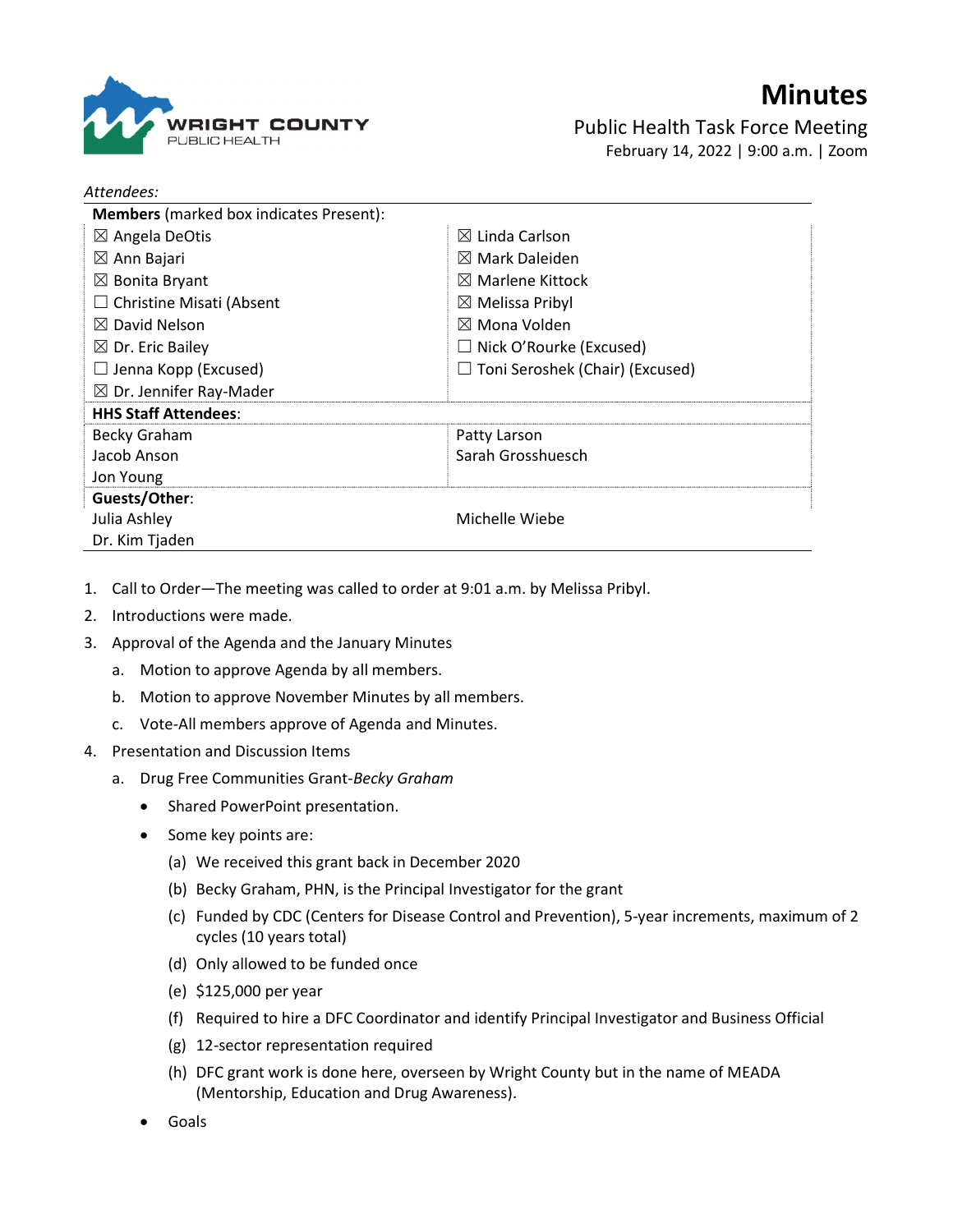- (a) Increase Community Collaboration
- (b) Decrease Youth Substance Use
- b. Wright County Birth Record Data Update-Sarah Grosshuesch
	- Shared Wright County 2015-2021 Birth Records Data
	- Some key points are:
		- (a) We receive birth reports monthly for all births that are county residents even if they are born outside of the county.
		- (b) Wright County had one of the largest growths in population of any county in the state.
		- (c) About 30% of those births were in the county.
		- (d) The number of white births is staying the same but the non white births are increasing.
		- (e) There is a growth in the number of families and children eligible for medical assistance with a slight decrease in 2021.
		- (f) The WIC rate dropped a little bit in 2020 but it did rebound slightly in 2021.
		- (g) The majority of births are outside the county at Maple Grove Hospital.
		- (h) Breastfeeding rates during the hospital stay are very high.
- c. Dental Center Update-Sarah Grosshuesch
	- Recruitment material and a flyer advertising the dental center have been made.
	- There was a collaborative video made to help promote the dental center.
- d. COVID-19 Response Updates-Jacob Anson
	- We have partnered with Hennepin County to help them find a location for a clinic on the east side of our county, so they recently held a clinic in Hanover. They will be holding a second clinic there this week.
	- We helped distribute 10,000 masks from the state and distributed 35,000 masks from our Emergency Management Department. Many of the masks went out to pharmacies as well as food shelves, a lot of city organizations and our EMS and Fire. The masks from the state and Emergency Management Department varied but largely they were KN95 or N99s.
	- We continue to hold vaccination clinics in our office so check our website for more information.
	- There was a pause put on the decision for the younger kids, so at the moment we are in a holding pattern but are preparing to administer that once it is approved.
- 5. New Business
	- a. Vice Chair discussion and election
		- Bonita Bryant expressed interest. Motion to approve Bonita Bryant for Vice Chair by Ann Bajari, second by Marlene Kittock.
			- (a) Bonita Bryant is now the new Vice Chair.
- 6. Old Business
	- a. None.
- 7. Other
	- a. Community Health Needs Assessment-Mona Volden
		- Public Health, CentraCare, Community Action and Buffalo Hospital will be having an in-person conversation. It was rescheduled to April  $11<sup>th</sup>$  at Bison Creek from 8-10 a.m. It will be a community conversation really looking at data, the current needs assessment, looking at refreshing that and